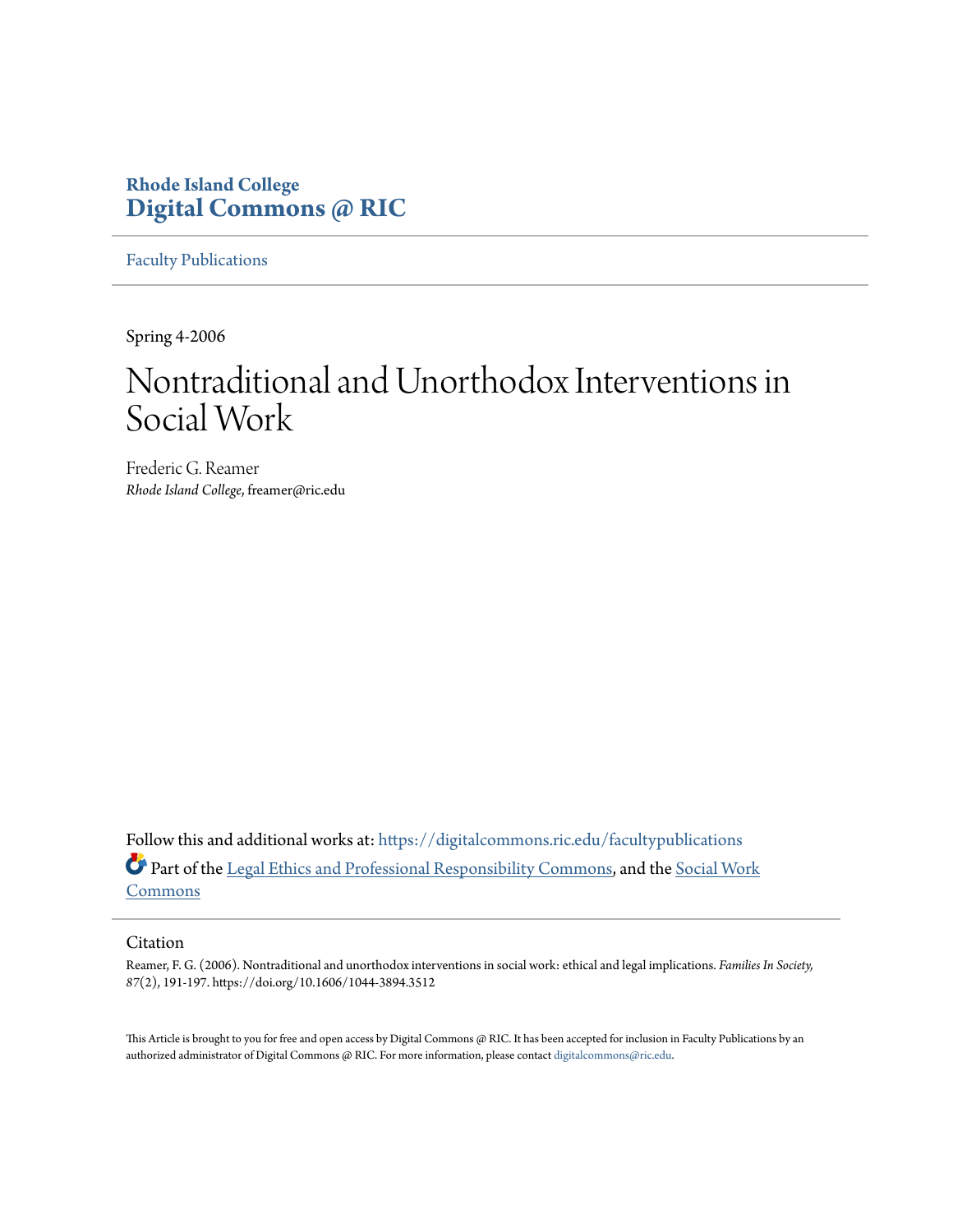# **Nontraditional and Unorthodox Interventions in Social Work: Ethical and Legal Implications**

*Frederic G. Reamer*

#### **ABSTRACT**

Social work interventions with individuals, families, couples, and small groups have evolved over time. Traditional casework methods associated with social work's pioneers during the early and midtwentieth century—such as Mary Richmond, Florence Hollis, Harriett Bartlett, Grace Coyle, and Helen Perlman—have been transformed. Today's social workers are more likely to discuss and debate the use of such approaches as dialectical behavior therapy, narrative therapy, hypnosis, eye movement desensitization and reprocessing, art and dance therapy, radical cognitive therapy, and Internet-based therapy, among others. Clinicians now have access to a staggering array of clinical options that would be unimaginable to social work's earliest practitioners and scholars.

Innovations are critically important to every profession.<br>Advances in knowledge, based on creative conceptualiza-<br>tion and the results of evaluative research, are essential<br>elements in professionals' efforts to refine and nnovations are critically important to every profession. Advances in knowledge, based on creative conceptualization and the results of evaluative research, are essential their ability to help people. Innovations, however, also carry risk. Although some innovations clearly improve professionals' ability to assist people in need, and are supported by research and evaluation data, others can be destructive and dangerous. This is as true in social work as it is in other professions and disciplines such as medicine, nursing, dentistry, pharmacy, engineering, and religion. One characteristic of responsible professionals is that they are vigilant in their efforts to distinguish between constructive advances and nontraditional and unorthodox innovations that are likely to harm clients.

Problems potentially associated with social work interventions take two forms. The first involves practitioners who have difficulty skillfully administering accepted or traditional innovations—issues of competence. For instance, social workers who have not obtained formal training, certification, or supervision in the use of widely accepted clinical innovations—such as dialectical behavior therapy, narrative therapy, hypnosis, art therapy, or wilderness therapy—may exacerbate clients' emotional condition because of their unskilled application of these approaches.

The second form of high-risk interventions in social work, which is the focus of this article, involves social workers' use of nontraditional or unorthodox clinical approaches that are not widely endorsed by the profession, are not based on solid empirically-based or other research evidence, and which may pose significant risks to clients. Nontraditional interventions in social work are those that do not conform to the "long-established or inherited way of thinking or acting"; unorthodox interventions are those that do not conform to the "approved form of any doctrine, philosophy, ideology, etc." in social work or to "generally

*Families in Society: The Journal of Contemporary Social Services* | **www.familiesinsociety.org** | Copyright 2006 Alliance for Children and Families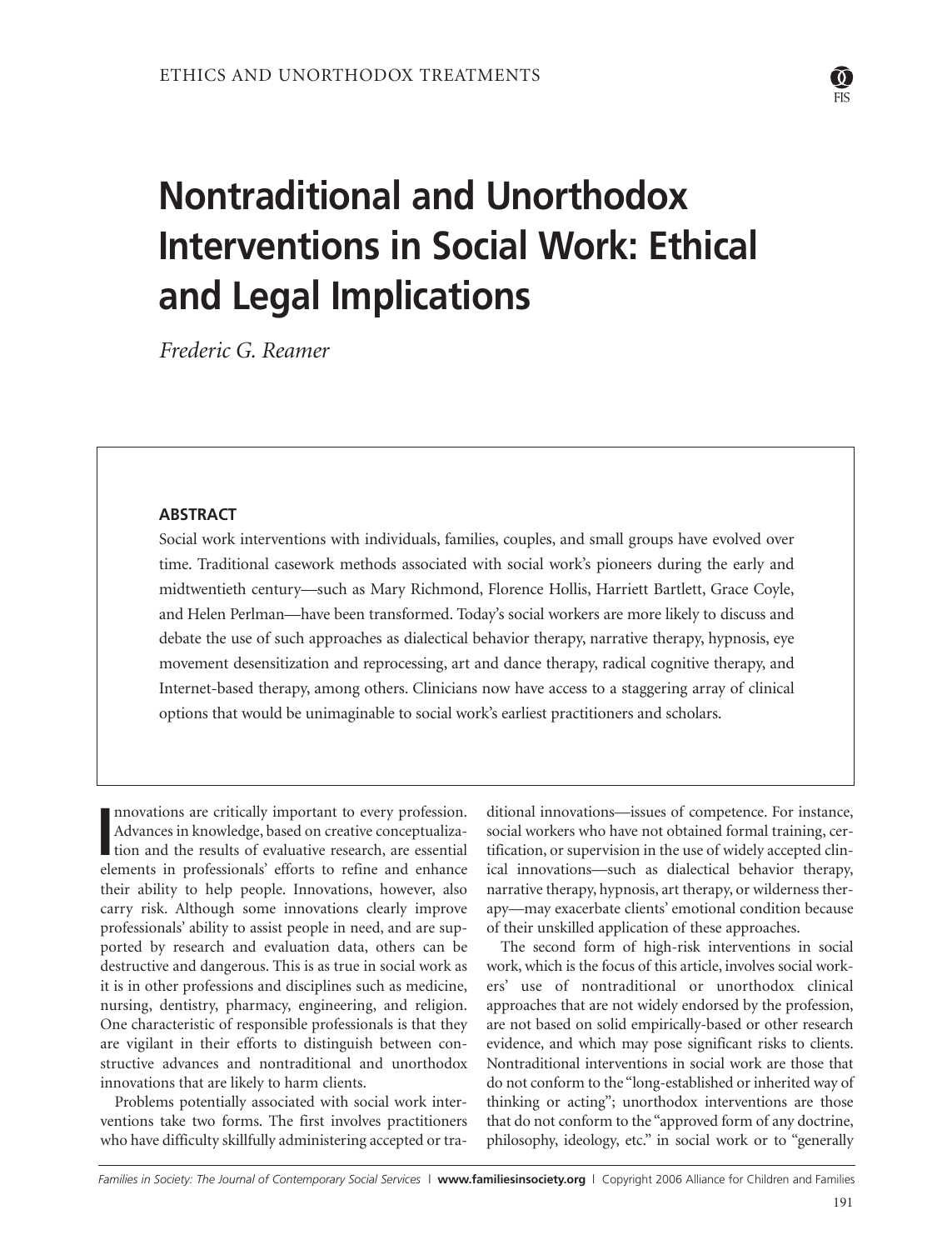approved beliefs, attitudes, or modes of conduct" (*Random House Webster's College Dictionary,* 1991). In the professional ethics and legal fields, approved practice is generally based on prevailing standards of conduct engaged in by ordinary, reasonable, and prudent practitioners with the same or similar training (Bernstein & Hartsell, 1998; Madden, 2003; Reamer, 2003). Examples include:

Donald S. was a clinical social worker in independent practice. In his private life Donald S. was especially involved in spiritual pursuits, specifically the use of what

he described as "spiritual guides and masters" who provide people with guidance in their personal lives. In his clinical practice, Donald S. introduced the concept of spiritual guides and masters to one of his clients, Ted M., who was struggling with marital issues. During the course of therapy, Donald S. assigned Ted M. a new spiritual name and arranged for Ted M. to accompany him to several out-oftown spiritual retreats. Shortly after the pair terminated their professional–client relation-

ship, Ted M. filed a lawsuit against Donald S. alleging that the clinical intervention harmed him emotionally.

Nancy L. was a clinical social work director of a center that provided services to women. She provided counseling services to Sally B., who struggled for many years with symptoms of major depression. Sally B. had no family, was very isolated, and had little social contact. She was sexually abused as a child and teenager by her stepfather. During the course of their counseling relationship, Nancy L. invited Sally B. to her home for several dinners, gave Sally B. a number of moderately expensive gifts (e.g., scarves, costume jewelry), shared a motel room with Sally B. while the two of them attended a conference on trauma issues, and invited Sally B. to join her on a camping trip. Several months after their professional–client relationship ended, Sally B. filed a complaint with the state licensing board alleging that Nancy L. engaged in unethical, harmful social work practice. Nancy L. defended her clinical approach as being a legitimate form of "re-parenting therapy."

Leana T. was a clinical social worker who specialized in the treatment of individuals with histories of major trauma such as sexual assault and domestic violence. Leana T. also believed that physically cradling clients during therapeutic conversations could have "profound healing powers." During several counseling sessions, Leana T. cradled her client, Melinda B. as they talked about Melinda B.'s traumatic experiences in her family of origin. Melinda B. later reported that she became confused about her relationship with Leana T. and had begun having romantic fantasies about her. Melinda B. filed a lawsuit and an ethics complaint against Leana T. for negligent and unethical practice.

Victor R. and Marla K. had a joint private practice in which they specialized in the treatment of children with reactive attachment symptoms. Victor R. and Marla K. attended

Thus, a cross section of experienced, reasonable, and prudent colleagues can disagree about whether certain novel or controversial interventions are unethical, negligent, or effective. workshops to develop skills in the use of "rebirthing therapy," which involves having the child and parent reenact and simulate the child's birth in an effort to strengthen their bond. Techniques include videotaping the "rebirth" that involves covering the child in blankets and pillows, meant to simulate the womb, and encouraging the child to push his or her way out.

In recent years the social work profession has strengthened its ethics and risk-management guidelines concerning

practitioners' use of nontraditional and unorthodox interventions. The purpose of this discussion is to provide a comprehensive overview of current standards and riskmanagement concepts to guide social workers' judgments about the use of clinical innovations.

### **The Nature of Negligent and Unethical Practice**

Social workers who engage in nontraditional and unorthodox interventions that are not based on sound theory and research-based evidence may harm clients. Nontraditional and unorthodox interventions have the potential to traumatize clients and exacerbate a wide range of mental health symptoms and underlying problems (Bullis, 1995; Epstein, 1994; Freud & Krug, 2002; Reid, 1999; Woody, 1997). In addition, social workers who use nontraditional and unorthodox interventions make themselves vulnerable to the possibility of (1) ethics complaints filed with state licensing boards and the National Association of Social Workers (NASW) and other professional organizations with which they affiliate, (2) lawsuits alleging negligence and malpractice, and (3) criminal charges (Houston-Vega, Nuehring, & Daguio, 1997; Reamer, 2003; Strom-Gottfried, 1999, 2000).

Disgruntled clients and third parties (e.g., clients' family members) who file a formal complaint with NASW or a state licensing board typically allege that a social worker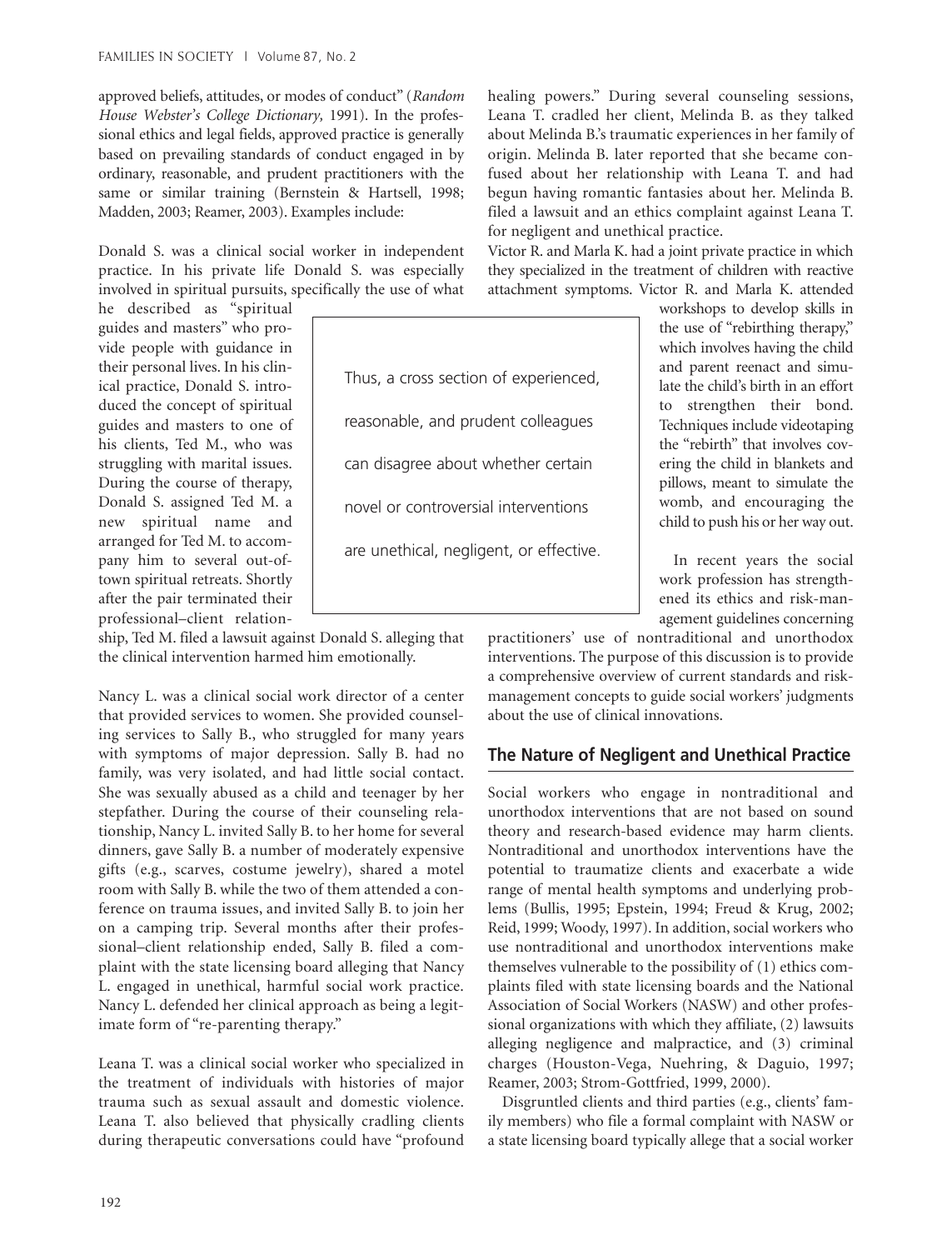engaged in an incompetent, unorthodox, or nontraditional intervention or behavior that was unethical and significantly harmed the complainant. NASW committees that review and adjudicate such complaints are obligated to determine whether the social worker's conduct indeed violated relevant standards in the *National Association of Social Workers Code of Ethics* (*NASW* 1999). Once complaints are accepted by NASW, chapter ethics committees conduct formal hearings, including witness testimony, and judge whether there is sufficient evidence to show that the NASW member violated one or more standards of the *NASW Code of Ethics*. When the facts warrant, committees on inquiry have a number of options available to discipline NASW members (sanctions such as suspension and expulsion from NASW) and to prompt corrective action (such as supervision, continuing education, and therapy). NASW procedures also allow for mediation in some instances, although cases involving allegations of improper sexual relationships, improper physical contact, and sexual harassment are excluded from that option (*NASW*, 2001).

Similarly, state licensing boards have the authority to conduct formal investigations and hearings in response to complaints filed against social work licensees. Like NASW, licensing boards have a number of options when they find sufficient evidence to indicate that a social worker who engaged in nontraditional and unorthodox interventions violated ethical standards contained in state licensing statutes or regulations. In some states, the attorney general's office assumes responsibility for formal prosecution of social workers who allegedly violated state licensing laws or regulations. In these states, social workers may be tried in a civil or administrative court or before the state's licensing board.

On occasion, social workers who engage in nontraditional and unorthodox interventions may be charged with violation of a state's criminal laws. For example, several states have criminal statutes that permit indictment of social workers who allegedly engaged in sexual relationship with a client or former client as a form of "therapy" (Dickson, 1995; Reamer, 2003).

A significant number of clients who believe they have been harmed by social workers who allegedly engaged in nontraditional and unorthodox interventions file lawsuits in civil court (Bullis, 1995; Houston-Vega, et al. 1997; Reamer, 2003). These lawsuits usually claim that the social worker engaged in professional malpractice, a form of negligence, either by delivering services in harmful ways (an act of commission) or by failing to provide clients with the services they needed (an act of omission). The concept of negligence applies to professionals who are required to perform in a manner consistent with the legal concept of the *standard of care* in the profession, that is, the way an ordinary, reasonable, and prudent professional would act under the same or similar circumstances (Austin, Moline, & Williams, 1990; Madden, 2003; Stein, 2004). In general, malpractice occurs when there is evidence that

At the time of the alleged malpractice, a legal duty existed between the social worker and the client (e.g., Nancy L. provided social work services to her client, Sally B., and therefore "owed" a duty to Sally B).

The social worker was derelict in that duty, either through an omission or through an action that occurred (the social worker, Nancy L., breached her professional duty by engaging in actions that are not consistent with prevailing standards in clinical social work, i.e., by using so-called re-parenting therapy techniques, which ostensibly included inviting Sally B. to her home for several dinners, giving Sally B. a number of moderately expensive gifts, sharing a motel room with Sally B. while the two of them attended a conference on trauma issues, and inviting Sally B. to join her on a camping trip).

The client suffered some harm or injury (e.g., Sally B. alleged that she suffered severe emotional distress and required additional mental health services, lost time and wages at work, and had difficulty sustaining intimate relationships).

The social worker's dereliction of duty was the direct and proximate cause of the harm or injury (Sally B.'s emotional injuries and monetary losses were the result of Nancy L.'s use of nontraditional and unorthodox interventions and incompetence).

Social workers who engage in nontraditional and unorth-odox interventions may be charged with misfeasance or malfeasance*.* There is an important distinction to be made here. *Misfeasance* is customarily defined as the commission of a proper act in a wrongful or injurious manner, or the improper performance of an act that might have been performed lawfully (Gifis, 1991). Thus, a social worker who used hypnosis, art, or wilderness therapy techniques negligently—either because of inadequate training or lack of skill—might be accused of misfeasance; these clinical approaches, which are based on solid research and theoretical foundations, should only be used by practitioners who have sufficient training, knowledge, and competence. In contrast, *malfeasance* is ordinarily defined as the commission of a wrongful or unlawful act (Bernstein & Hartsell, 1998; Gifis, 1991). Thus, a social worker who engaged in a sexual relationship with a client after convincing her that this would be therapeutic, a social worker who used so-called rebirthing techniques without proper training or empirically based evidence of effectiveness, and a social worker who traveled with a client and misappropriated some of the client's personal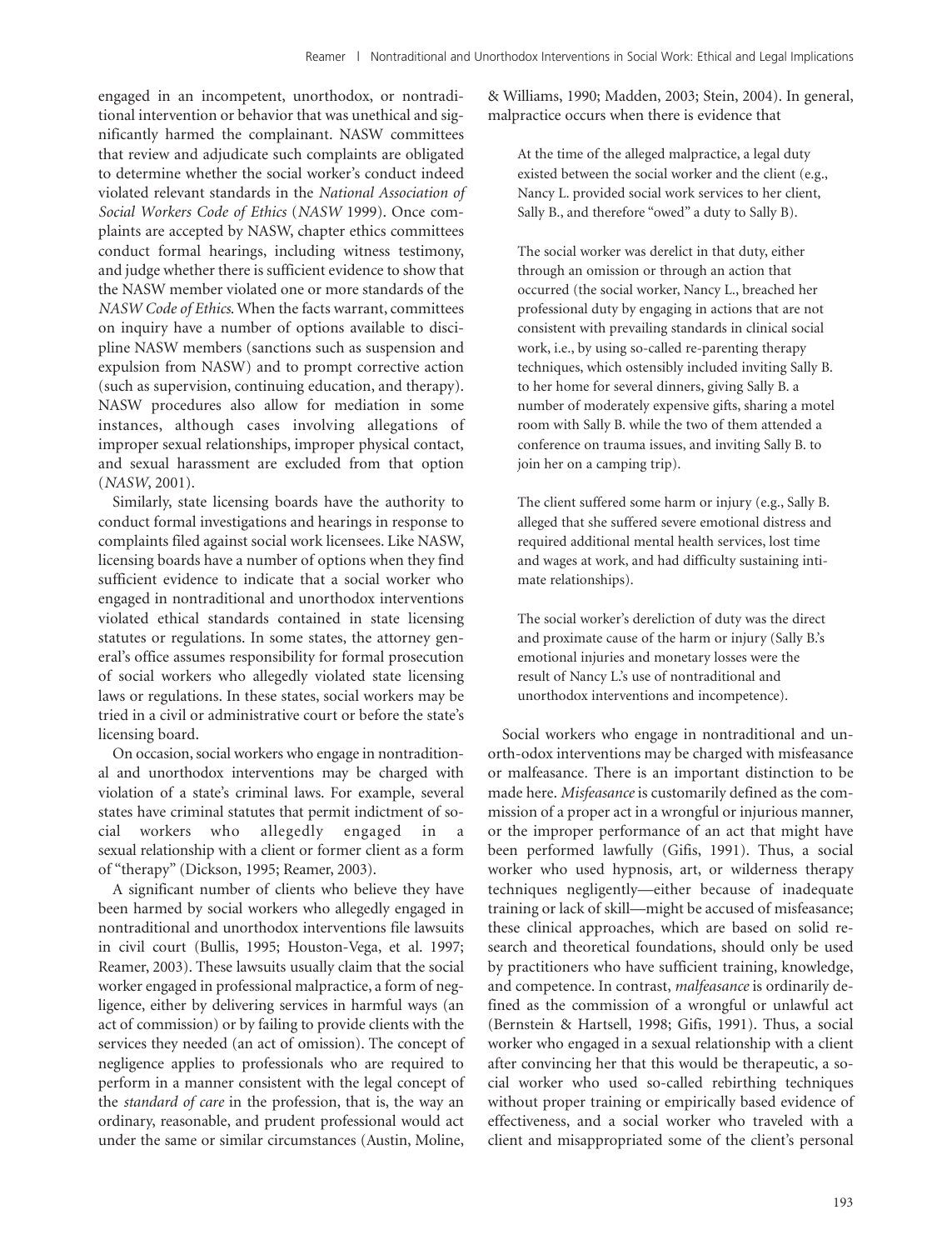funds, in the name of re-parenting therapy, might be accused of malfeasance.

Ordinarily, civil suits filed against social workers are based on tort or contract law, with plaintiffs (the individuals bringing the suit) seeking some form of redress for injuries that they claim to have incurred. Such injuries may be economic (lost wages or the costs associated with mental health services), physical (resulting from a suicide attempt committed by a client who is despondent about the conse-

Social workers can and should take a number of practical steps to protect clients from harm and to prevent ethics complaints, malpractice claims, and criminal charges.

quences of her social worker's use of controversial treatment techniques), or emotional (depression or anxiety brought about by a social worker's injurious use of nontraditional or unorthodox interventions).

As with criminal trials, social work defendants in civil suits are presumed blameless until proven otherwise. In ordinary civil suits, the standard of proof required to find social workers liable for their use of nontraditional and unorthodox interventions is based on the notion of *preponderance of the evidence* (in contrast to the stricter standard of *proof beyond a reasonable doubt* used in criminal proceedings).

#### **Ethical and Risk Management Guidelines**

Social workers can and should take a number of practical steps to protect clients from harm and to prevent ethics complaints, malpractice claims, and criminal charges. Some nontraditional and unorthodox interventions and behaviors are clearly unethical and should always be avoided. Without exception, clinical social workers should not become involved in sexual relationships with their clients as a form of 'therapy' (or for any other reason). Also, social workers should never use clinical techniques that, on their face, expose clients to serious risk; for example, offering medical advice to clients who are struggling with eating disorders, depression, or head pain.

These are the easy cases, in that a cross section of clinical social workers would readily agree that colleagues who use such clinical techniques and interventions violate the substantive standards of care in the profession. That is,

ordinary, reasonable, and prudent clinical social workers would not enter into sexual relationships with clients or practice medicine without a license.

However, in some instances, significant numbers of clinical social workers may endorse the use of nontraditional and experimental interventions, despite the fact that the interventions may expose clients and themselves to some degree of risk (Austin, Moline, & Williams, 1990; Epstein, 1994; Reamer, 2001a, 2003).

> Thus, a cross section of experienced, reasonable, and prudent colleagues can disagree about whether certain novel or controversial interventions are unethical, negligent, or effective. For example, some clinicians argue vigorously that holding therapy is a helpful, constructive approach when working with some clients. Others, however, argue that this approach is filled with clinical and legal risk and that practitioners should avoid its use (Miller, 1997; Welch, 1989). In this and many other instances, thoughtful and principled clinicians may examine the known facts about the relative advantages and disadvantages of a nontraditional or unorthodox intervention

and disagree about the appropriateness of its use.

Based on this author's experience with a large number of ethics hearings and legal cases, clinical social workers can best protect clients and themselves by following the *procedural standard of care*—the steps that an ordinary, reasonable, and prudent social worker should and would take in deciding whether to use a nontradi- tional, experimental, unorthodox, or controversial clinical intervention or technique. The procedural standard of care includes eight key elements: (1) consulting colleagues; (2) obtaining proper informed consent; (3) obtaining proper supervision; (4) reviewing relevant ethical standards; (5) reviewing relevant regulations, laws, and policies; (6) reviewing relevant literature; (7) obtaining legal consultation when necessary; and (8) documenting and evaluating decision-making steps.

#### *Consulting Colleagues*

Social workers who are considering the use of nontraditional and unorthodox interventions should consult colleagues who have specialized knowledge or expertise related to the particular approach. Social workers in private or independent practice should broach these issues in peer consultation groups. Social workers employed in agencies that sponsor institutional ethics committees (committees that provide staff with a forum for consultation on difficult cases) should take advantage of this form of consultation when they face complicated ethical and treatment issues. Moreover, social workers who are named in ethics complaints and lawsuits can help demonstrate their competent decision making by showing that they sought consultation.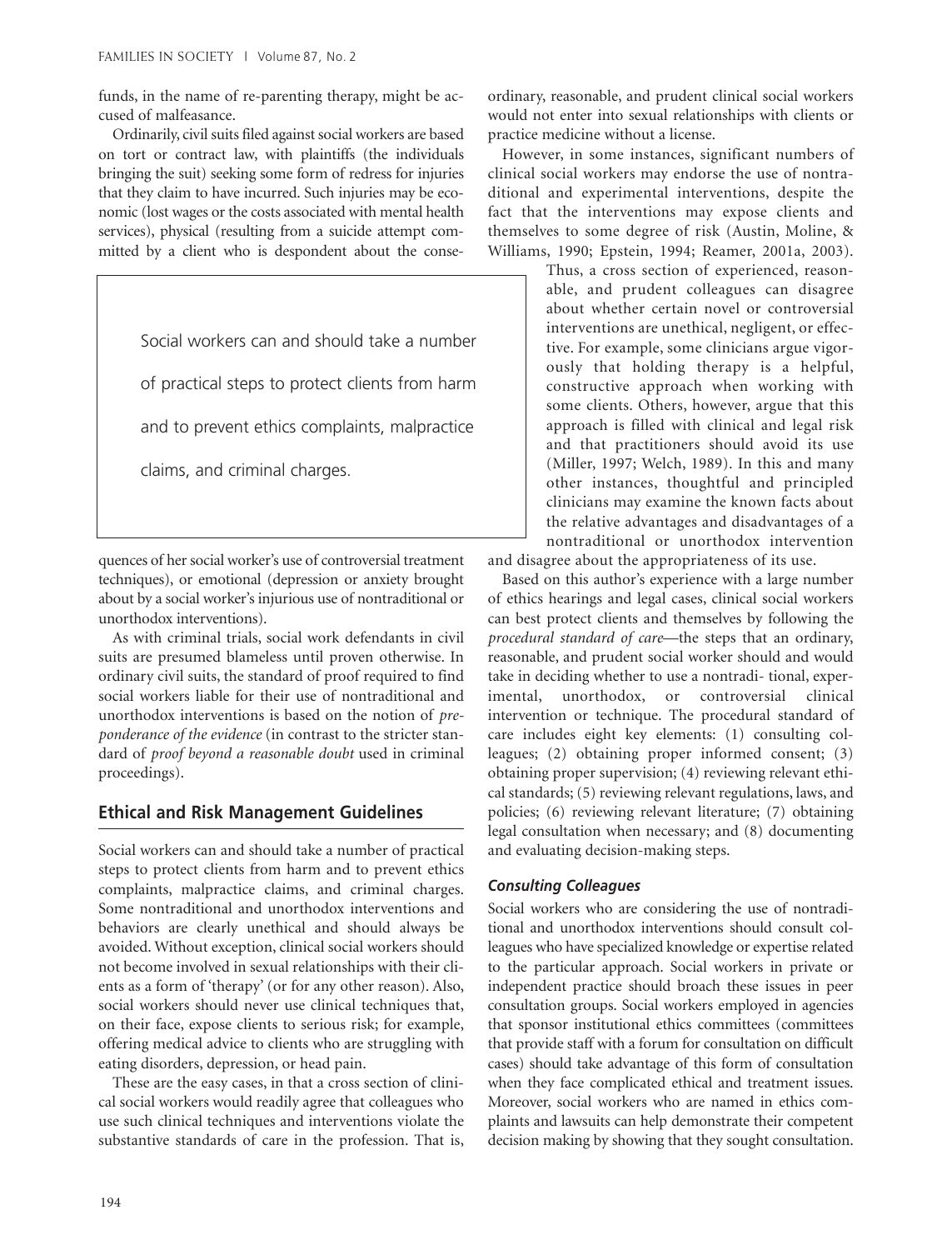Social workers should be mindful of several *NASW Code of Ethics* standards that relate to consultation:

Social workers should seek the advice and counsel of colleagues whenever such consultation is in the best interests of clients. (Standard 2.05[a]) Social workers should keep themselves informed about colleagues' areas of expertise and competencies. Social workers should seek consultation only from colleagues who have demonstrated knowledge, expertise, and competence related to the subject of the consultation. (Standard 2.05[b])

When consulting with colleagues about clients, social workers should disclose the least amount of information necessary to achieve the purposes of the consultation. (Standard 2.05[c])

#### *Obtaining Proper Informed Consent*

Social workers have always recognized the critical importance of a client's consent to treatment and intervention. In general, for consent to be considered valid, six standards must be met: (1) coercion and undue influence must not have played a role in the client's decision; (2) clients must be capable of providing consent; (3) clients must consent to specific procedures and intervention approaches; (4) the forms of consent must be valid; (5) clients must have the right to refuse or withdraw consent; and (6) clients' decisions must be based on adequate information (Rozovsky, 2000). The *NASW Code of Ethics* reflects these concepts:

Social workers should provide services to clients only in the context of a professional relationship based, when appropriate, on valid informed consent. Social workers should use clear and understandable language to inform clients of the purpose of the services, risks related to the services, limits to services because of the requirements of a third-party payer, relevant costs, reasonable alternatives, clients' right to refuse or withdraw consent, and the time frame covered by the consent. Social workers should provide clients with an opportunity to ask questions. (Standard 1.03[a])

#### *Obtaining Proper Supervision*

Social workers who have access to a supervisor should take full advantage of this opportunity. Supervisors may be able to help social workers decide on the appropriateness of nontraditional and unorthodox interventions. Moreover, social workers who are sued or named in an ethics complaint can help demonstrate their competent decision-making skills by showing that they indeed sought supervision.

As with consultation, social workers should seek out supervisors who have specialized knowledge or expertise related to the intervention approach being considered. Practitioners should avoid relying on supervisors simply because they are conveniently available, particularly when the supervisors lack substantive expertise related to the potential intervention. Social workers may have to, and should, make a special effort to find knowledgeable supervisors.

#### *Reviewing Relevant Ethical Standards*

It is critically important that social workers become familiar with and consult standards in the *NASW Code of Ethics* (and any other relevant codes) pertaining to the use of nontraditional and unorthodox interventions. Key standards in the *NASW* code pertain to practitioner competence. As these standards make clear, social workers should always base their decisions about the use of nontraditional and unorthodox interventions on prevailing ethical standards concerning practitioners' duty to provide services only in substantive areas where they, the social workers, have demonstrated competence:

Social workers should provide services and represent themselves as competent only within the boundaries of their education, training, license, certification, consultation received, supervised experience, or other relevant professional experience. (Standard 1.04[a])

Social workers should provide services in substantive areas or use intervention techniques or approaches that are new to them only after engaging in appropriate study, training, consultation, and supervision from people who are competent in those interventions or techniques. (Standard 1.04[b])

When generally recognized standards do not exist with respect to an emerging area of practice, social workers should exercise careful judgment and take responsible steps (including appropriate education, research, training, consultation, and supervision) to ensure the competence of their work and to protect clients from harm. (Standard 1.04[c])

#### *Reviewing Regulations, Laws, and Policies*

Social workers who are considering the use of nontraditional and unorthodox interventions should always review relevant regulations, laws, and policies (both public policies and agency policies). For example, several states have adopted laws explicitly prohibiting exploitative dual relationships, which can be a byproduct of some nontraditional and unorthodox interventions (Bullis, 1995; Reamer, 2001a). Also, federal and state laws and regulations may require social workers to submit their evaluation of nontraditional and unorthodox interventions for review by institutional review boards (IRBs) that are charged with scrutinizing research proposals and otherwise protecting human participants (Dickson, 1995).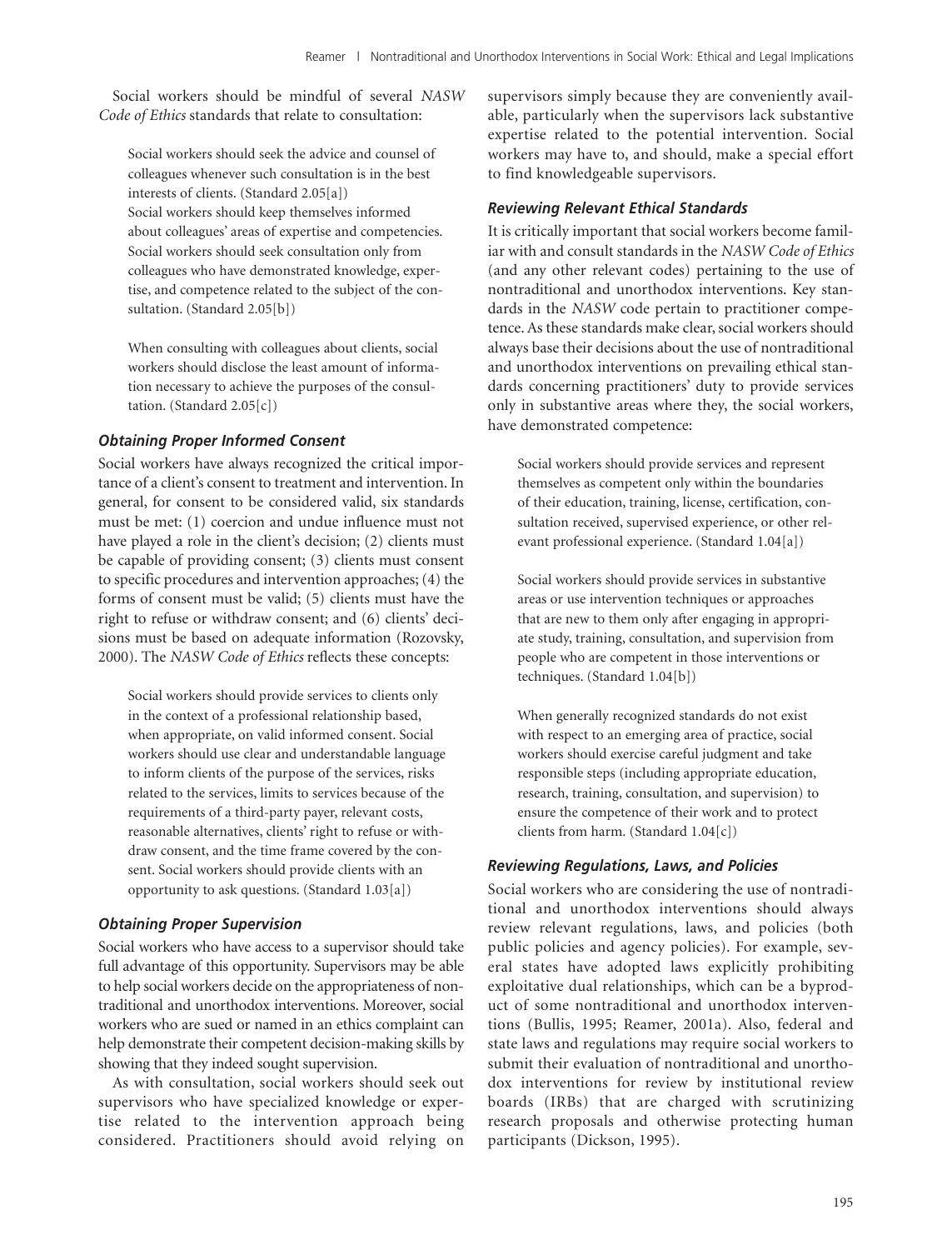#### *Reviewing Appropriate Literature*

As the *NASW Code of Ethics* makes clear, social workers should always stay current with relevant professional literature, especially literature pertaining to practitioners' use of nontraditional and unorthodox interventions.

Social workers should strive to become and remain proficient in professional practice and the performance of professional functions. Social workers should critically examine and keep current with emerging knowledge relevant to social work. Social workers should routinely review the professional literature and participate in continuing education relevant to social work practice and social work ethics. (Standard 4.01[b])

Social workers should base practice on recognized knowledge, including empirically based knowledge, relevant to social work and social work ethics.  $(Standard 4.01[c])$ 

Social workers should critically examine and keep current with emerging knowledge relevant to social work and fully use evaluation and research evidence in their professional practice. (Standard 5.02[c])

When contemplating the use of nontraditional and unorthodox interventions, social workers should always take time to gather and study pertinent publications, especially those that are likely to be viewed as authoritative. Reviewing such literature which especially focuses on practitioners' and scholars' judgments about an intervention's appropriateness or inappropriateness and effectiveness can provide social workers with useful guidance and also provide compelling evidence that a social worker has made a conscientious attempt to comply with current standards in the field. In addition, social workers should assume that in malpractice suits plaintiffs' lawyers will conduct their own comprehensive review of relevant literature in an effort to locate prominent publications that support their client's claims. Lawyers often submit as evidence copies of publications that, in their judgment, buttress their legal arguments. Courts typically consider relevant literature as evidence of prevailing standards of care (along with expert testimony and national practice standards).

#### *Obtaining Legal Consultation*

Social workers who consider using nontraditional and unorthodox interventions should anticipate possible legal ramifications. Practitioners who use nontraditional and unorthodox interventions increase their risk for legal exposure. Thus, it behooves social workers who consider using such interventions to obtain a legal opinion about relevant risks from a lawyer who specializes in professional malpractice and negligence. Social workers who seek legal advice may enhance their ability to argue that they made a good faith effort to practice ethically.

#### *Documenting and Evaluating*

Careful and thorough documentation and evaluation enhances the quality of the services that clinical social workers provide to clients. Comprehensive records are necessary to assess clients' clinical circumstances; plan and deliver services appropriately; facilitate supervision; provide proper accountability to clients, other service providers, funding agencies, insurers, utilization review staff, and the courts; to evaluate services provided; and to ensure continuity in the delivery of future services (Kagle, 1991; Reamer, 2001b). Thorough documentation also helps to ensure quality care in the event that a client's primary social worker becomes unavailable because of illness, incapacitation, vacation, or employment termination. In addition, thorough documentation can help protect social workers who are named in ethics complaints and lawsuits (e.g., documentation provides evidence that a social worker obtained timely consultation and supervision concerning the use of a nontraditional and unorthodox intervention; obtained a client's informed consent prior to the delivery of services; reviewed relevant practice and ethical standards, literature, statutes, and regulations; and, when necessary, sought legal consultation).

The extent to which social workers follow these steps when making a decision may become a key issue during the adjudication of an ethics complaint or a lawsuit. For example, licensing board members or attorneys might ask which supervisors the social worker consulted and when, which ethical standards and regulations she reviewed and when, and what training she received related to the use of a particular intervention. The quality of the social worker's adherence to the procedural standard of care may have a direct bearing on the outcome of the case. More important, adhering to these procedural steps is likely to enhance the quality and effectiveness of the social worker's practice. After all, social workers who routinely obtain consultation and supervision; review ethical standards, policies, regulations, laws, and literature; document and evaluate their interventions; and obtain legal consultation when necessary are thorough, conscientious practitioners who are more likely to serve their clients well.

#### **Conclusion**

Social workers should think creatively about interventions that may be helpful to the individuals, couples, families, and groups they serve. Clinical innovations are important to the profession and its clients.

Social workers who consider using nontraditional and innovative interventions should be vigilant in their efforts to ensure that their approaches are ethical and protect clients. It also behooves social workers to take